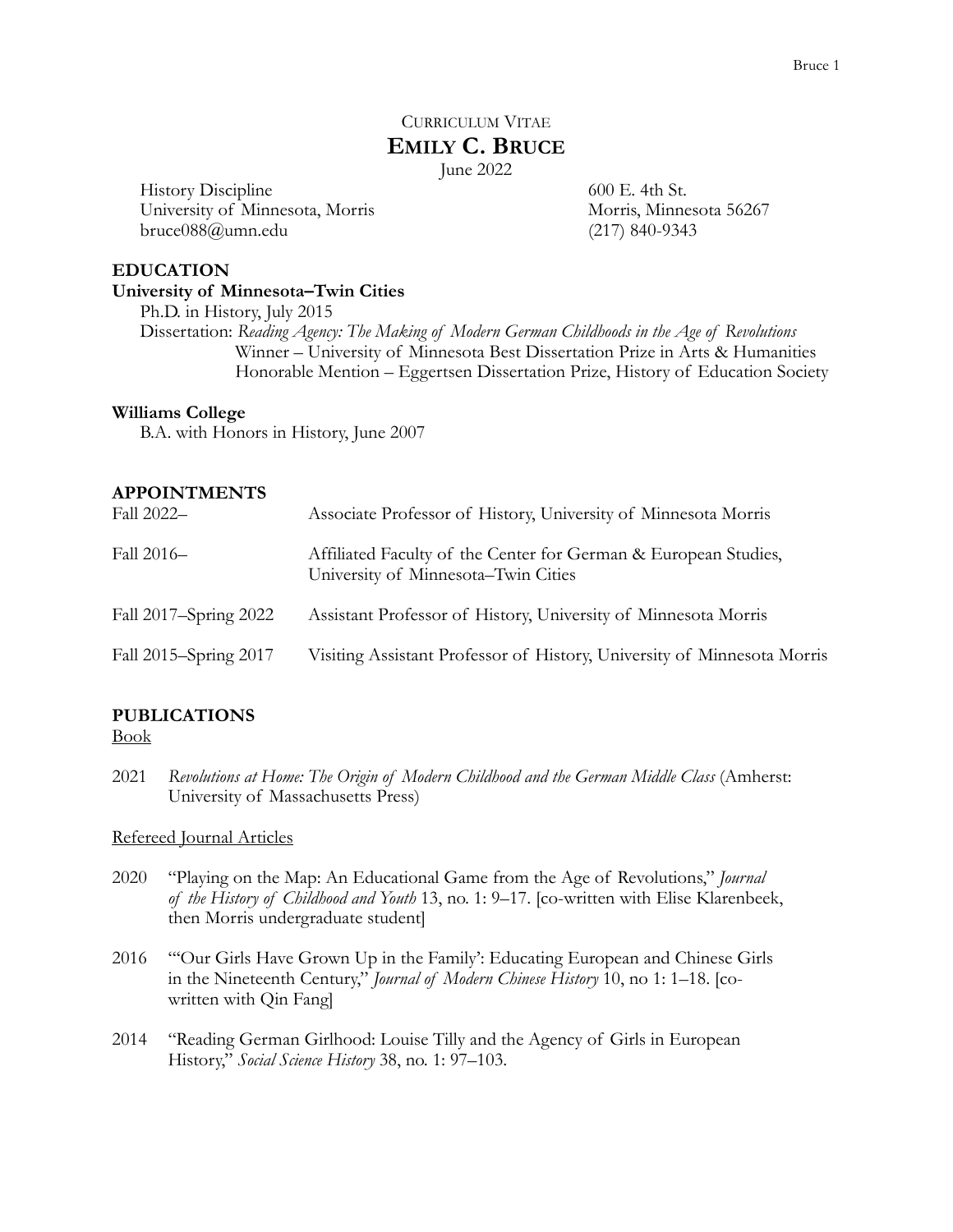- 2014 "'Each word shows how you love me': The social literacy practice of children's letter writing (1780-1860)," *Pædagogica Historica* 50, no. 3: 247–64. [Honorable Mention: Fass-Sandin Prize]
- 2013 "Teaching World History as Family History; China as a Case in Point," *The Middle Ground Journal* 7. [co-written with Yueqin Chen, Qin Fang, Mary Jo Maynes, and Ann Waltner]

### Book Chapters

- 2022 "Christian Felix Weiße's influence in anglophone children's literature of the Enlightenment," in *Christian Felix Weißes Werk im europäischen Kontext. Kinder- und Jugendliteratur, Kulturtransfer und populäre Aufklärung*, ed. Tom Zille, Sebastian Schmideler, and François Genton (Heidelberg: J. B. Metzler, forthcoming).
- 2021 "Encountering Emotions in the Archive of Childhood and Youth," in *Children and Youth as Subjects, Objects, Agents: Innovative Approaches to Research across Space and Time*, ed. Deborah Levinson, Mary Jo Maynes, and Frances Vavrus (New York: Palgrave Macmillan, 2021).
- 2018 "The Education of European and Chinese Girls at Home in the Nineteenth Century," in *A History of the Girl*, ed. Mary O'Dowd and June Purvis (New York: Palgrave Macmillan). [cowritten with Qin Fang]

### Book Reviews

- 2020 Review of *Reading and Rebellion in Catholic Germany, 1770–1914*, by Jeffrey T. Zalar, *Church History* 89, no. 1: 215–17.
- 2012 Review of *Girls' Secondary Education in the Western World*, edited by James C. Albisetti, Joyce Goodman, & Rebecca Rogers, *Journal of the History of Children and Youth* 5, no. 1: 174–76.

### Online

- 2022 with Stephanie Olsen, Beatrice Scutaru, and Lauren Stokes, "[Diverse Perspectives on](https://haitblog.hypotheses.org/2267)  [Children's Agency in Migration,](https://haitblog.hypotheses.org/2267)" Denken ohne Geländer: Der Blog des Hannah-Arendt-Instituts für Totalitarismusforschung e.V.
- 2012 Introductory annotations for documents in the online collection *German History in Documents and Images: Weimar Republic (1918/19-1933)*, edited by Eric Weitz and Eric Roubinek.

## In Revision or Preparation

- "Self-Formation and Self-Surveillance in Six Nineteenth-Century German Youth Diaries" [invited journal article as part of two-volume special issue in the *Histoire de l'éducation* scheduled for 2023].
- "Invent(ory)ing the Nation: Women's Dress and the Politics of German Identity, 1750–1850" [journal article in preparation, with Mary Jo Maynes & Eric Roubinek].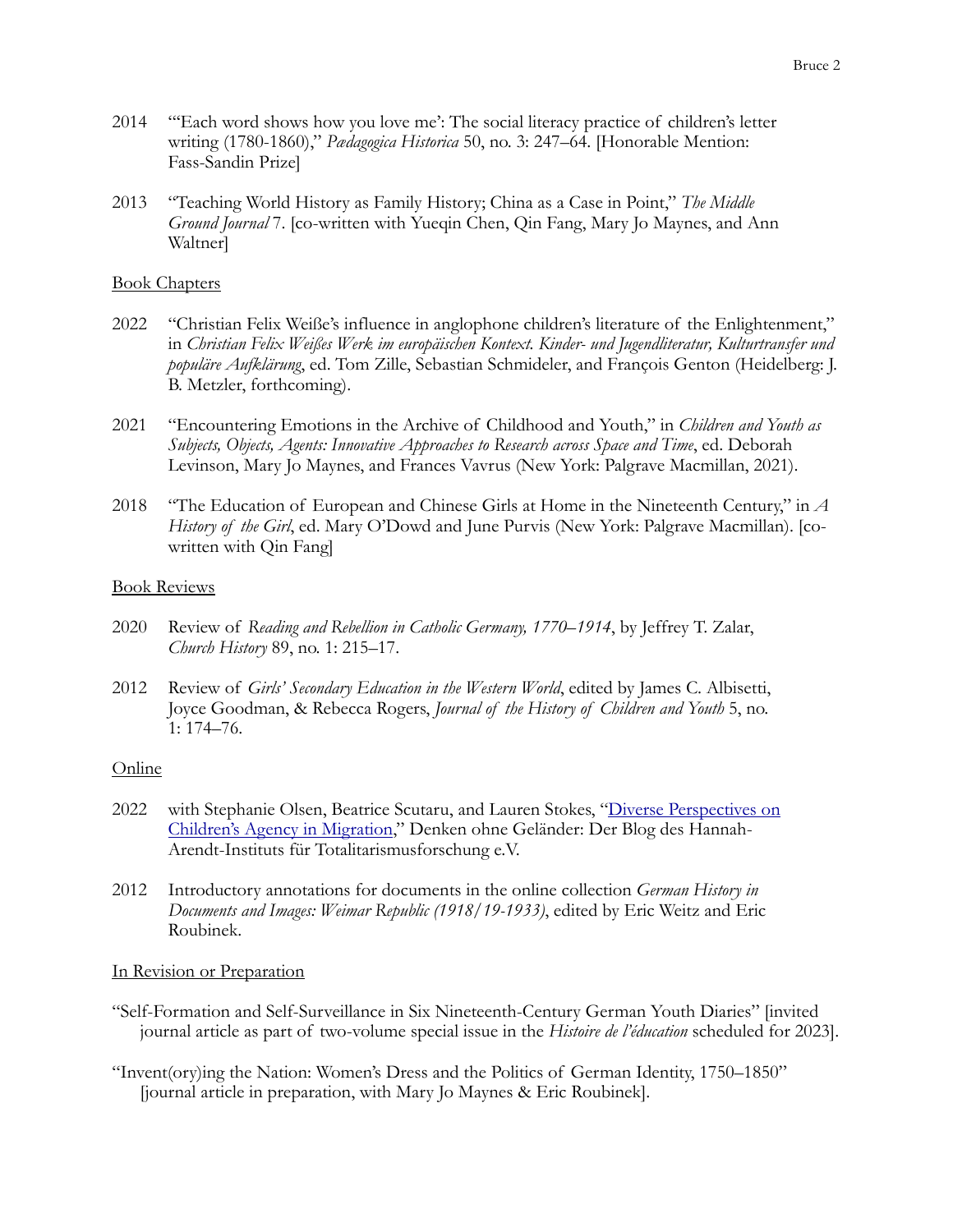"Textile Markets, Class Cultures, and Dress in Southwestern Germany, 1750–1850" [journal article in preparation, with Mary Jo Maynes & Eric Roubinek].

## **HONORS AND AWARDS**

### External (National or International)

- 2015 **Fass-Sandin Article Prize Honorable Mention**, Society for the History of Children and Youth [for *Paedagogica Historica* article].
- 2012–13 **National Academy of Education/Spencer Foundation Dissertation Fellowship**  [year-long funding for dissertation writing].
- 2012 **Society for the History of Children and Youth Outreach Grant** [funding to support IAS Childhood & Youth Studies Collaborative activities].
- 2011–12 **German Academic Exchange Service (DAAD) Research Grant** [ten months of funding for dissertation research in Berlin].
- 2011–12 **Fulbright Study/Research Grant** [ten months of funding for dissertation research; declined in favor of DAAD].
- 2011 **Central European History Society (CEHS) Travel Grant** [two months of funding for research in Munich, Stuttgart, and Nuremberg].
- 2011 **Friends of the Princeton University Library Research Grant** [one month of funding for research at the Cotsen Children's Library].

### Internal (University of Minnesota)

- 2022–23 **Institute for Advanced Study Research and Creative Collaborative**, UMN [for "Collecting Oral Histories of West Central Minnesota]
- 2021 **Faculty Research Enhancement Funds Category II**, UMN Morris [for handwritten German letter OCR project.]
- 2021 **Faculty Research Enhancement Funds Category II**, UMN Morris [for article translation.]
- 2021 **Imagine Fund**, UMN [for siblings project].
- 2020 **Faculty Research Enhancement Funds Category II**, UMN Morris [for book].
- 2019–21 **Grant-in-Aid of Research, Artistry and Scholarship**, UMN [eighteen months of funding for siblings project].
- 2019–20 **Consortium for the Study of the Premodern World** Research Workshop Award, UMN.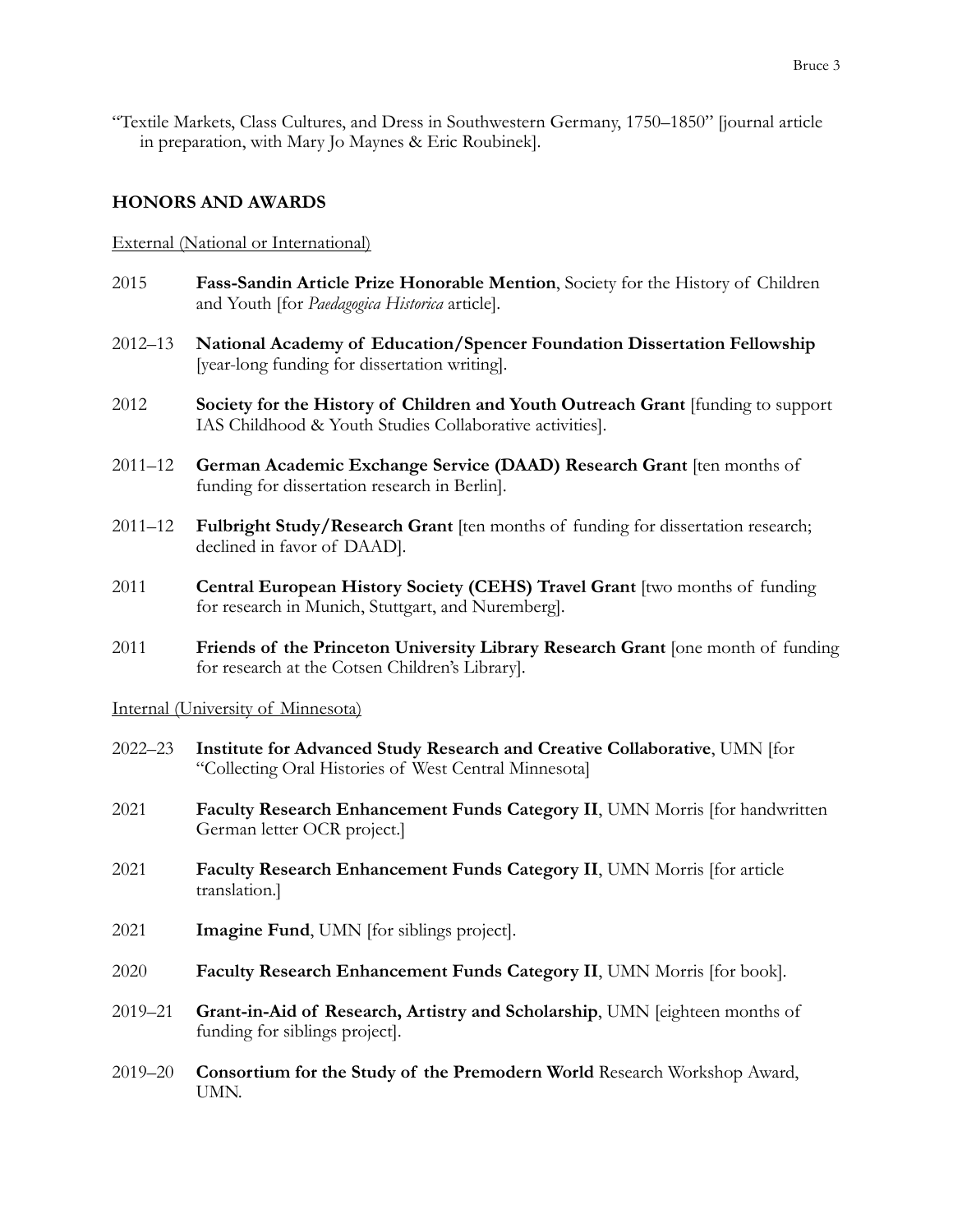- 2019 **Imagine Fund**, UMN [for textiles project].
- 2019 **Global Programs and Strategy Alliance International Travel Grant**, UMN.
- 2018 **Faculty Research Enhancement Funds Category I**, UMN Morris [for siblings project].
- 2018 **Imagine Fund**, UMN [for siblings project].
- 2017 **Briggs Library Enhancement Grant**, UMN Morris.
- 2016–19 **Morris Academic Partner**, UMN Morris [support for year-long undergraduate research assistant – awarded three times].
- 2015–21 **Faculty Research Enhancement Funds Category III**, UMN Morris [for conference travel support – awarded nine times].
- 2012–13 **Doctoral Dissertation Fellowship**, UMN [year-long funding for dissertation writing; declined in favor of NAEd/Spencer].
- 2012 **Hella Mears Graduate Fellowship**, UMN [three months of funding by the Center for German and European Studies].
- 2011 **Center for Austrian Studies Summer Research Fellowship** [two months of funding for research in Vienna; declined in favor of CEHS].
- 2007/10 **Graduate School Fellowship**, UMN [university-wide fellowship for two years of funding].

## **INVITED TALKS**

2022 "Without Libraries," address at the Annual Meeting of the Briggs Library Associates, UMN Morris (January). 2021 Roundtable on conceptualizing children's agency, "In Search of the Migrant Child" workshop (virtually, December). 2021 Discussion of *Revolutions at Home: The Origin of Modern Childhood and the German Middle Class*, UMN Twin Cities Department of History Book Club (virtually, October). 2018 "Who Has the Power? Teaching and Learning in the West from the Age of Revolutions to the Present," Senior College of West Central Minnesota (Alexandria, MN, October). 2018 "Nationalism Rising in Europe," Senior College of West Central Minnesota (Alexandria, MN, April).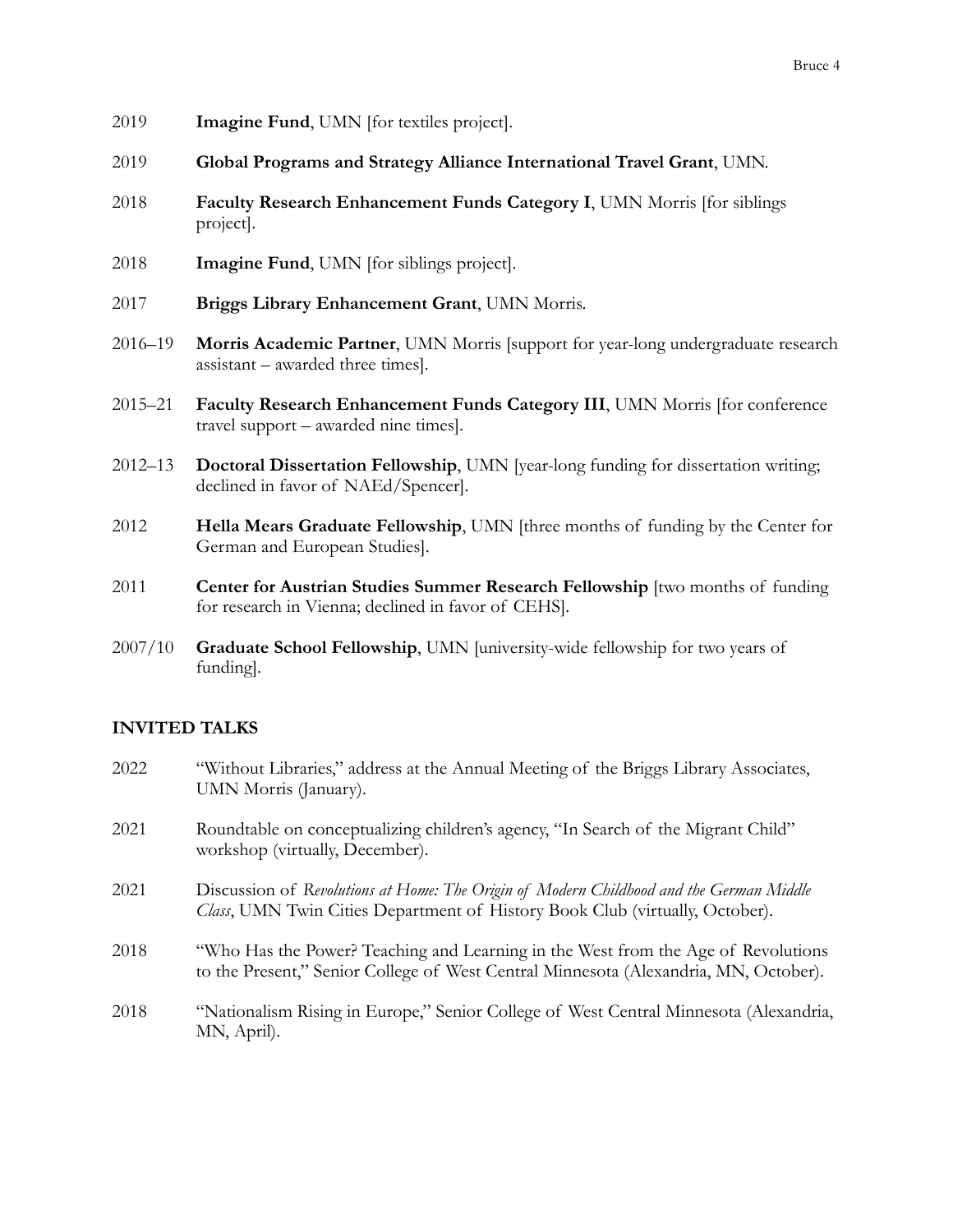### **CONFERENCE PRESENTATIONS**

- 2022 Book Session: "Emily Bruce's *Revolutions at Home: The Origin of Modern Childhood and the German Middle Class*," Social Science History Association (Chicago, November).
- 2021 "Finding the Path Together: Sibling Support in French Canadian and German Migration to the United States, 1840–1930," *Sibling Splits & Ties: Politics, Connections, Representations*, Society for the History of Childhood and Youth (Galway [virtually], June) – also organized panel.
- 2020 "Self-Formation and Self-Surveillance in Six Nineteenth-Century German Youth Diaries," Se soustraire à l'empire des grands. Enfance, jeunesse et agentivité (1500– 1830) (Lausanne, November). [Due to COVID19 travel restrictions, I participated remotely.]
- 2019 "Siblings Abroad: Young German Migrants in the Nineteenth Century," SHCY (Sydney, June).
- 2019 Roundtable: "Children and Youth as Subjects, Objects and Agents: Approaches to Research in a Global Context—A Book Project Preview," SHCY (Sydney, June).
- 2018 "Invent(ory)ing the Nation: Women's Dress and the Politics of German Identity, 1750-1850" (with Maynes & Roubinek), *Women in Civil Society during the Sattlelzeit*, German Studies Association (Pittsburgh, November).
- 2017 Roundtable: "Representing Selfhood: Interrogating Sources in the History of Childhood and Youth," SSHA (Montreal, November) – also organized panel.
- 2017 "A Revolution in Childhood: Reading, Writing, and Agency in German Families," *Becoming Political Subjects in the Age of Revolutions*, SHCY (Camden, June).
- 2017 "'Little Julie has been shot': Form and Function in Youth Periodicals of the German Enlightenment," *Beyond British Children's Literature: American, French and German Texts,*  American Society for Eighteenth-Century Studies (Minneapolis, April).
- 2016 "Class Formation, Self Formation: Social Boundaries in Nineteenth-Century German Girls' Diaries," *Girlhood across Texts and Contexts*, SSHA (Chicago, November) – also organized panel.
- 2016 "Margins and Centers: German History in the "Age of Revolutions" (or, was it the *Sattelzeit*?)" (with Mary Jo Maynes) *Where and When Was German History?* Midwest German History Workshop (Iowa City, October).
- 2016 "'Never Stew Your Sister': Gendered German Relations in the Age of Revolutions," Gender, Women, and Sexuality Studies Works-in-Progress Series, UMN Morris (September).
- 2016 "Markets, Class Cultures, and Girls' Self-Fashioning in Southwestern Germany, 1750-1850" (with Maynes & Roubinek), Dressing Global Bodies (Edmonton, July).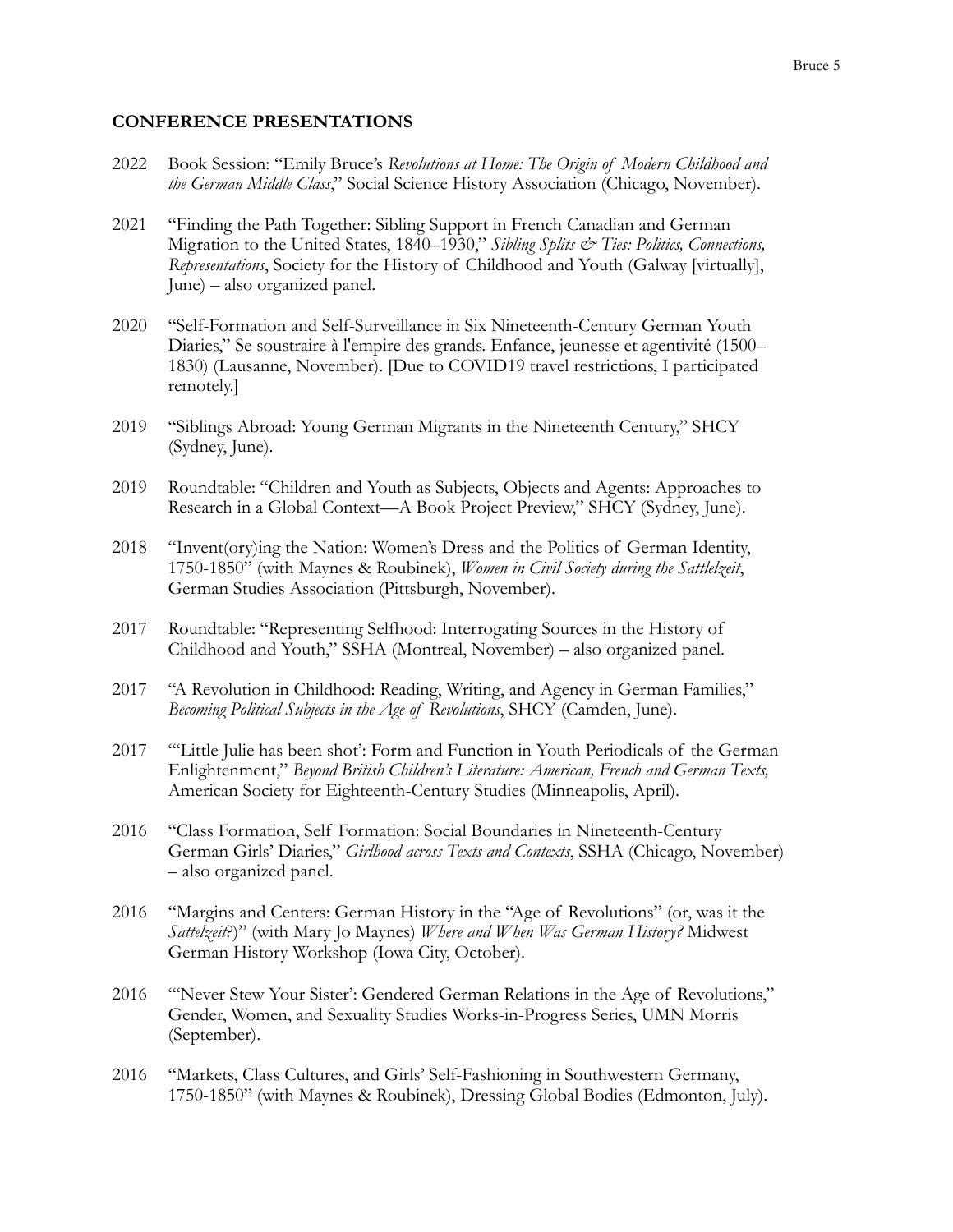- 2015 Book Session: "Anna Kuxhausen's *From the Womb to the Body Politic: Raising the Nation in Enlightenment Russia*," SSHA (Baltimore, November) – also organized panel.
- 2015 "'Our Girls Have Grown Up in the Family': Educating German & Chinese Girls in the 19th Century" (with Qin Fang), International Committee of Historical Sciences (Jinan, August).
- 2015 "Sibling Love? German Children's Relations in Ideology and Practice, 1770-1850," *Familiar and Unfamiliar Relations: Parents, Children, and Siblings from the 18th to the 21st Centuries*, SHCY (Vancouver, June).
- 2015 Roundtable: "How Can the Writing Center Best Support Graduate Writers?" East Central Writing Centers Association (South Bend, April).
- 2015 Roundtable: "Dissertation Writing: From Impossible to Invaluable," Central States Anthropological Society (St. Paul, April).
- 2015 "From the Outside In: Disciplinary Approaches to Writing Center Research" (with Kristen Nichols Besel), International Writing Centers Association Collaborative (Tampa, March).
- 2014 "'Never Stew Your Sister': Siblinghood in Children's Literature and Family Papers, 1780-1860," SSHA (Toronto, November) – also organized panel.
- 2014 "'Buying in' to Didactic Propaganda," *Persuasion and Propaganda*, Midwest German History Workshop (Bloomington, IN, October).
- 2013 Roundtable: "Household Textile Production and Gender and Generational Dynamics in Europe and China in the Eighteenth and Nineteenth Centuries: Comparing across Diverse Regimes and Their Records," SSHA (Chicago, November).
- 2013 "Reading Serially: The New Enlightenment Periodical for German Girls and Boys," Institute for Advanced Study Childhood and Youth Studies across the Curriculum Collaborative (Minneapolis, November).
- 2013 Poster Session Presentation, "Promising Scholarship in Education: Dissertation Fellows and Their Research," American Educational Research Association (San Francisco, April).
- 2012 "Literacy on the Market: German Children and Their Books, 1770-1850," Child and Youth Consumers, SSHA (Vancouver, November) – also organized panel.
- 2012 "Sentimental Reading of Children's Books," *Moving Sentiment(s) I: Sentiments Across Media*, German Studies Association (Milwaukee, October).
- 2012 "Reading Agency: The Making of Modern German Childhoods, 1770–1850," Institute for Advanced Study Childhood and Youth Studies across the Curriculum Collaborative (Minneapolis, November).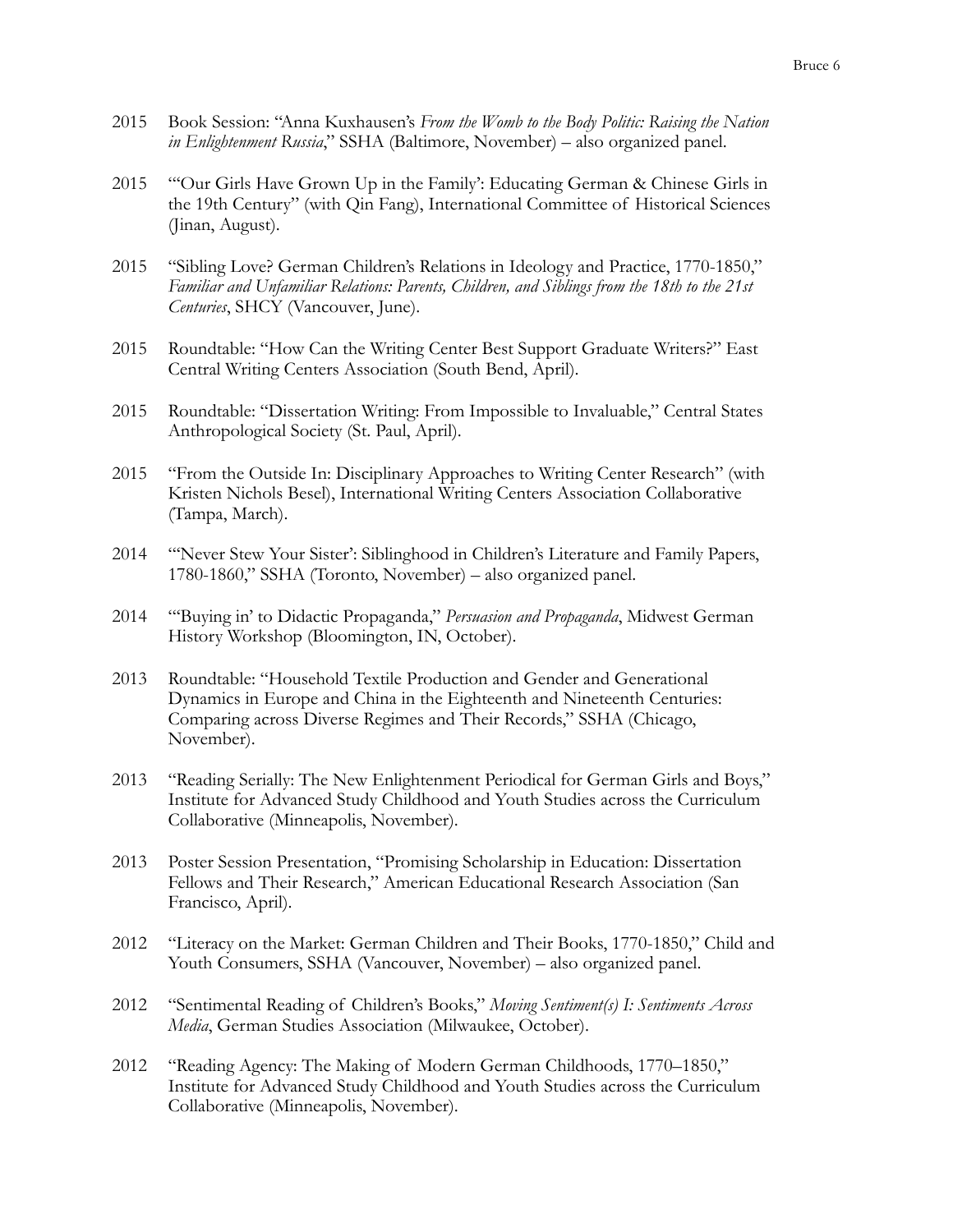- 2012 "Reading the World: The Geographic Education of German Children," Berlin Program Summer Workshop (Berlin, June).
- 2011 Roundtable: "Problems of Sources and Methods in the History of Childhood," SSHA (Boston, November) – also organized panel.
- 2011 Roundtable: "Teaching World History as Family History, China as a Case in Point," World History Association Conference (Beijing, July).
- 2011 "Heroic Women in Historical Narratives for Children: German Periodicals and Textbooks, 1770-1850," Representations of History for Children and Youth, SHCY Conference (New York, June) – also organized panel.
- 2011 "The Geographic Education of German Children: Schoolbooks & Reading Practices in the Late Enlightenment," *Transatlantic Doctoral Seminar in German History*, German Historical Institute (Washington, D.C., May).
- 2011 "World Views for Children in German Schoolbooks around 1800," *Childhood and Fantasy/Memory,* Craft Critique Culture Conference (Iowa City, April).
- 2010 "Reading the World: German Girls' Global Education around 1800," Girls, Education, and Rights, SSHA (Chicago, November) – also organized panel.
- 2009 "The Intergenerational Legacies of Louise Tilly's Work," special session panel member, SSHA (Long Beach, November).
- 2009 "Collecting as Exclusion in the Grimms' *Kinder- und Hausmärchen,*" Yale Graduate Student Conference in Germanic Languages & Literatures (New Haven, March).

Conference Service

- 2022 Chair & organizer, "Reverberations of Youth Migration across Centuries I," SSHA (Chicago, November).
- 2022 Discussant & organizer: "Reverberations of Youth Migration across Centuries II," SSHA (Chicago, November).
- 2021 Chair & discussant: "Childhood and Biopolitics" SSHA (Philadelphia, November).
- 2019 Chair & organizer: "Janet Golden's *Babies Made Us Modern*," SSHA (Chicago, November).
- 2019 Discussant & organizer: "Youth and Families in Migration," SSHA (Chicago, November).
- 2019 Chair: "Jewish Youth Encounters in the Postwar Period: Jewish Identity in the US, Australia and Europe," SHCY (Sydney, June).
- 2018 Discussant: "Representations of Disadvantaged and Marginal Children across Different Media," SSHA (Phoenix, November).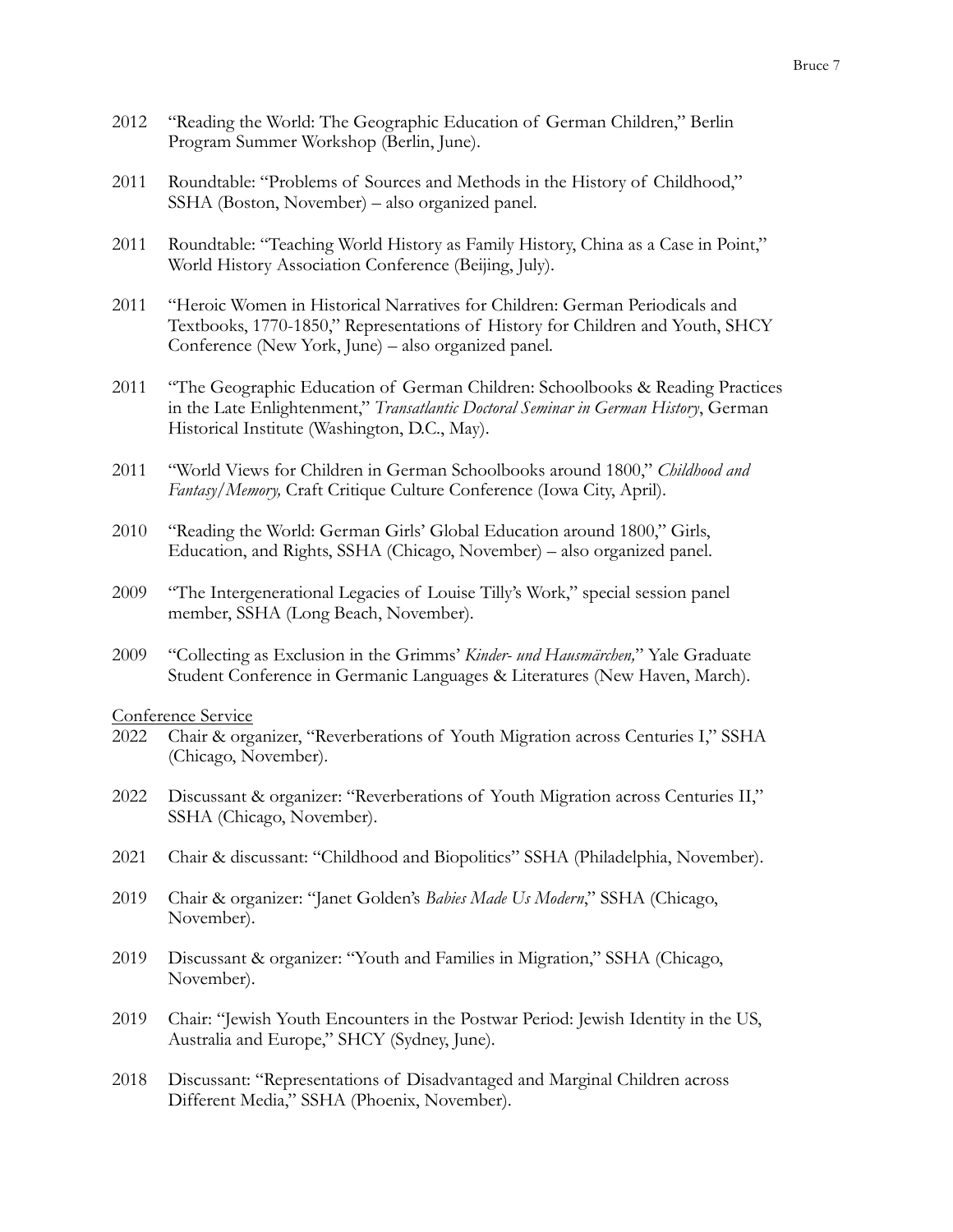- 2017 Discussant: "Spaces of Childhood," Social Science History Association (Montreal, November).
- 2017 Chair: "The Emotional Lives of Children, 1600–1950," SSHA (Montreal, November).
- 2017 Discussant: Paper by Elizabeth Dillenburg, Workshop for the Comparative History of Women, Gender, and Sexuality, UMN–TC (September).
- 2017 Chair: "Narratives of Colonial Childhoods: Representations of Empire and Childhood in Texts and Material Culture," SHCY (Camden, June).
- 2016 Discussant: "Alternatives to the Classroom: Spaces of Education in and beyond Schools," SSHA (Chicago, November).
- 2014 Discussant & chair: "Alternative Histories of Childhood," SSHA (Chicago, Nov.).
- 2011 Discussant & chair: "Youth & Memory," SSHA (Boston, November).

## **TEACHING**

#### **Courses Taught**, UMN Morris

HIST 1111: Introduction to World History, 1500 to the Present HIST 2132: History of Fairy Tales and Folklore in Europe HIST 2151: Modern Europe HIST 2708W: Gender, Women, and Sexuality in Modern Europe HIST 3181: The Study of History HIST 3204: Nazi Germany HIST 3209: Modern Germany HIST 3212: History of Childhood HIST 3214: French Revolution GWSS 1101: Introduction to Gender, Women, and Sexuality Studies GWSS 2404: Feminist, Queer, and Intersectional Theories (2 credits) IS 2001H: Traditions in Human Thought

### **Directed Studies**, UMN Morris

Gender, Sexuality, and the Family in German History since 1500 History of Marriage

### **Advising & Mentoring**, UMN Morris

2020 McNair Program summer research mentor 2018– Undergraduate advising 2016–22 Morris Academic Partnership Program (grant-funded research, x7) S 2016 Undergraduate Research Opportunities Program (grant-funded research) 2016–19 Honors Capstone Project, mentor or outside reader (x2)

### **Guest Lectures**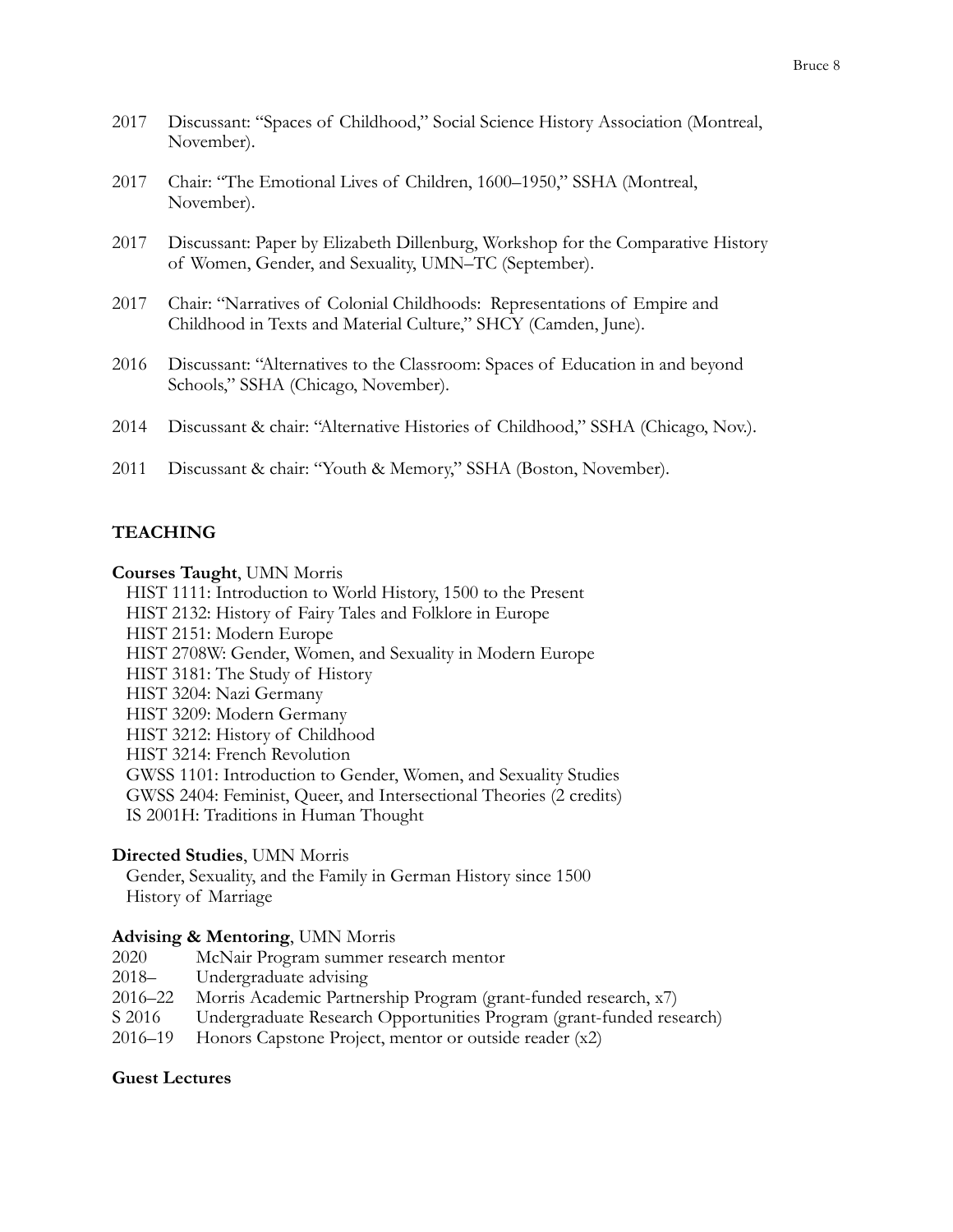- 2022 Global Childhoods: History, Politics, and Contemporary Discourses (Kelly Condit-Shrestha, UMN TC, Spring)
- 202 Hands-On History: History of Childhood (Mary Jo Maynes, UMN TC, Fall)

## **Writing Instructor**

| 2014-15 | Graduate Writing Consultant, UMN-Twin Cities Center for Writing    |
|---------|--------------------------------------------------------------------|
| 2015    | Co-Leader, Dissertation Writing Retreat, UMN-TC Center for Writing |

## **PROFESSIONAL DEVELOPMENT**

- 2021 "The Futures of History from the Liberal Arts College Perspective," **American Historical Association Workshop** (3 days in January, virtually)
- 2020 **Educational Development Program Grant** on "ungrading," UMN Morris.
- 2020 **Digital Pedagogy Lab,** University of Colorado Denver (online conference).
- 2020 UMN **Center for Educational Innovation** (CEI), workshop series.
- 2020 UMN **Academy of Distinguished Teachers**, Teaching Topics.
- 2020 "Facilitating Intercultural Learning in Globally Diverse Classrooms," **UMN Global Programs & Strategy Alliance Workshop**.
- 2019 **Educational Development Program Grant** on the GWSS curriculum**,** with Michelle Page and Jennifer Rothchild, UMN Morris.
- 2019 **Morris Faculty Leads**, UMN Leadership and Talent Development.
- 2018 **Educational Development Program Grant** on the GWSS curriculum, with Michelle Page and Jennifer Rothchild, UMN Morris.
- 2017 **Educational Development Program Grant** on the GWSS curriculum, with Michelle Page and Jennifer Rothchild, UMN Morris.

## **SERVICE TO PROFESSION**

- 2021–25 Executive Committee Member: Society for the History of Childhood and Youth
- 2021–22 Outreach Grant Committee Chair, Society for the History of Childhood and Youth.
- 2021 Best Article Prize in German Committee, Society for the History of Childhood and Youth
- 2018 Historical consultation: BBC Radio 4 Program, When Greeks Flew Kites, on youth activism in "Beyond Your Command"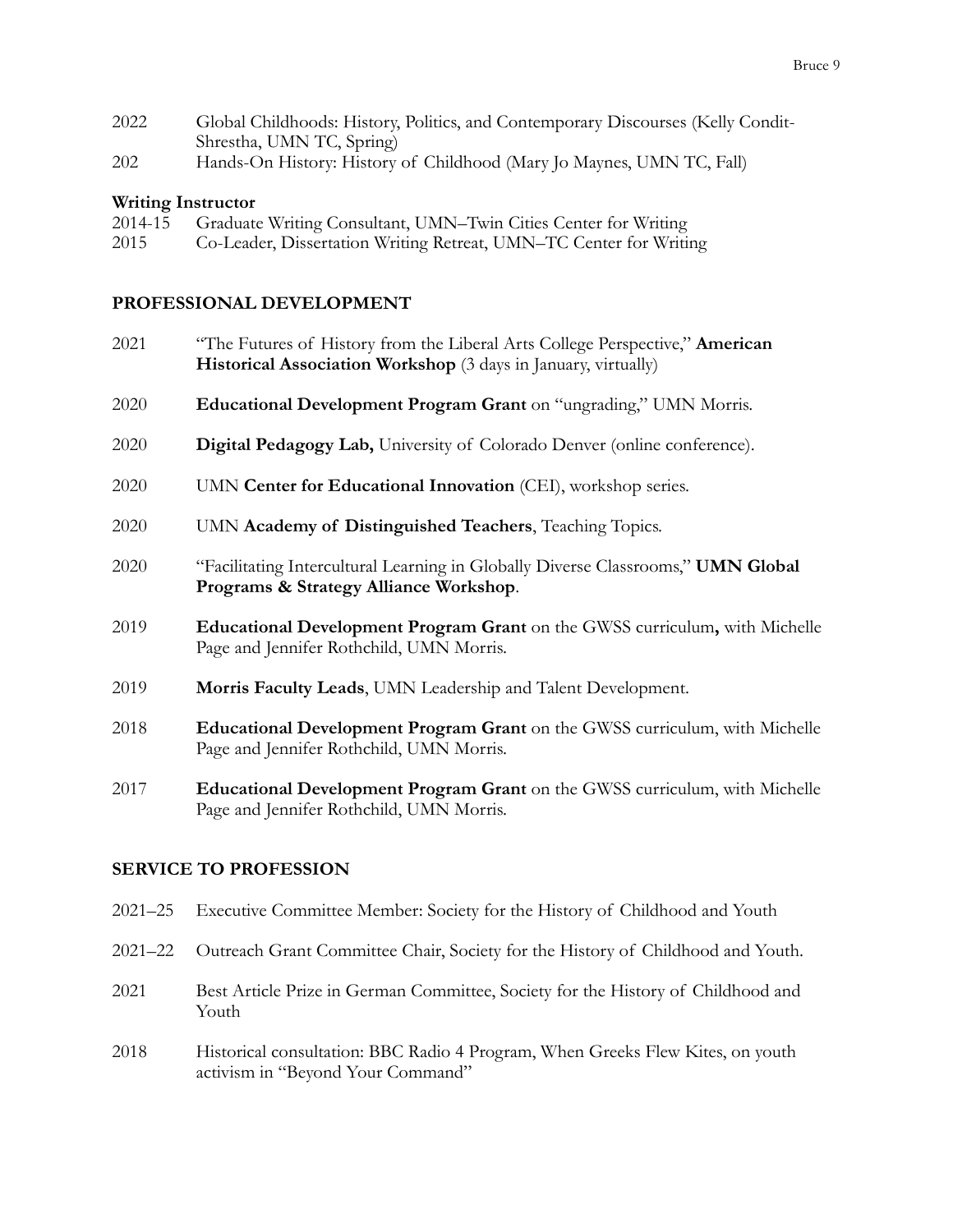- 2009–18 Network Co-Chair: Social Science History Association, Childhood & Youth
- 2016– Advisory Board: International Directory of Special Collections in Children's Literature
- 2015 Ad hoc website committee: Social Science History Association
- 2013–14 Journal Editorial Assistant: *Gender & History*

### **DEPARTMENTAL/UNIVERSITY SERVICE**

| 2022     | Discipline Coordinator, History (Spring)                                                                                     |
|----------|------------------------------------------------------------------------------------------------------------------------------|
| 2022     | Morris Academic Staff Award Committee member                                                                                 |
| 2021     | 35th Annual Edith R Farrell French Poetry Reading Contest judge (April)                                                      |
| 2020     | Policy Committee, Division of Social Sciences                                                                                |
| 2020     | Presentation & fairy tale discussion facilitation, German Club (October)                                                     |
| 2019-22  | Faculty and P&A Affairs Committee                                                                                            |
| 2019     | Search Committee, Division Chair of Social Sciences                                                                          |
| 2019/17  | Morris Queer Student Initiative for Equality Drag Show judge                                                                 |
| 2018     | Campus-wide teach-in on anti-Semitism (November)                                                                             |
| 2018–19  | International Program Committee                                                                                              |
| $2018-$  | Coordination of Junior Faculty Community series of writing groups, teaching support<br>groups, and social life across campus |
| $2017 -$ | Gender, Women, and Sexuality Studies Steering Committee                                                                      |
| 2017–    | German Studies Affiliate Faculty                                                                                             |

- 2016–19 Co-Advisor: Phi Alpha Theta Honors Society and History Club
- 2016–21 Social Committee, Division of Social Sciences
- 2009–15 Co-coordinator: University of Minnesota Graduate Workshop in Modern History
- 2015 Interdisciplinary Studies of Writing Committee
- 2012–14 Co-convener: Childhood and Youth Studies Across the Disciplines, IAS Collaborative